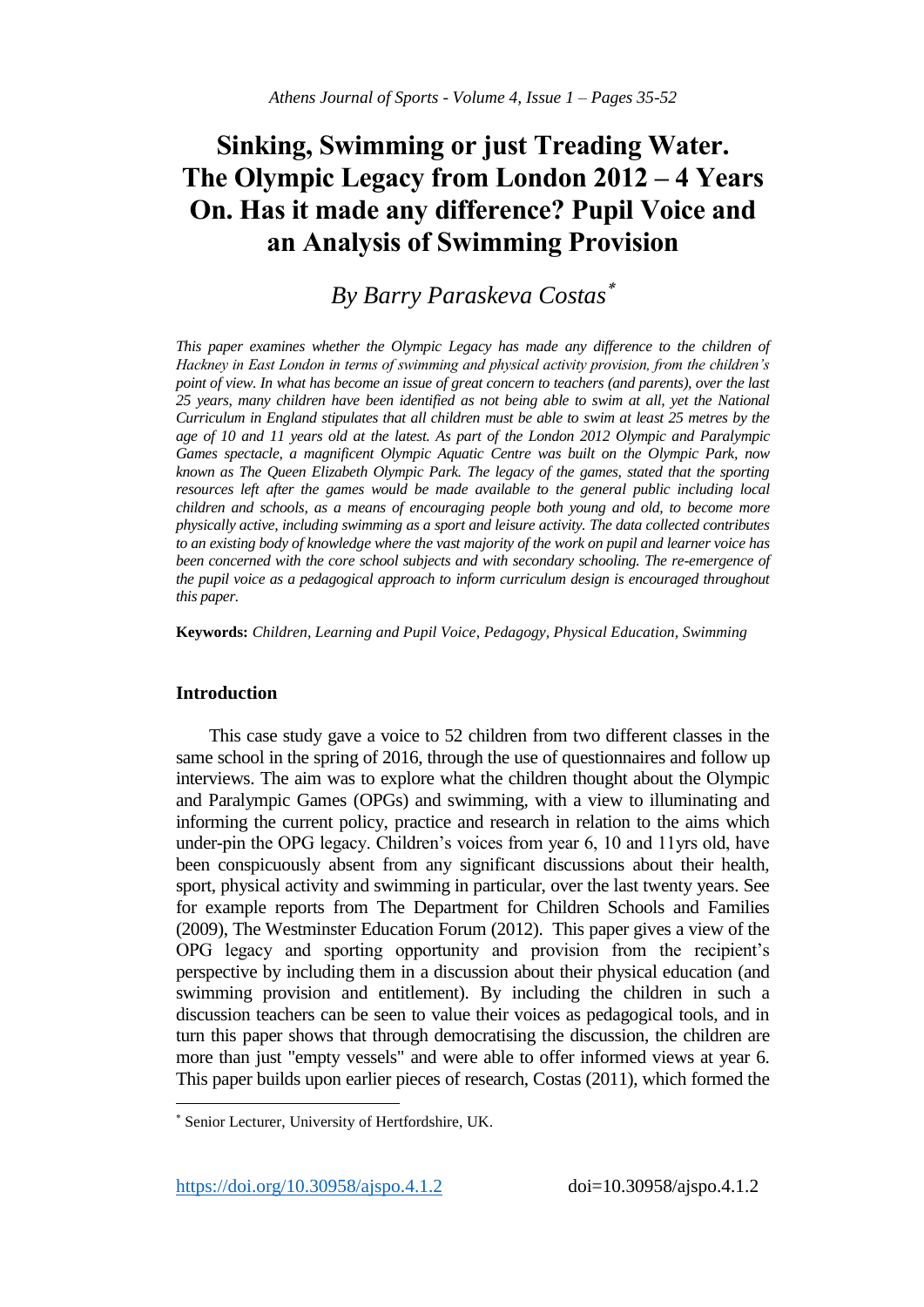basis of a doctoral thesis in the run up to the Olympic and Paralympic games in London in August 2012, and subsequent research on Olympic legacy (Costas 2014, 2016). The researcher again takes a constructivist-interpretivist stance, Geertz (1973), Schwandt (1994), Guba and Lincoln (1994) and Burr (1995). The constructivist-interpretivist position looks at the unique or individual viewpoint, and then endeavours to construct general "trends" based on what the individual is saying, to form more robust arguments, as opposed to isolated random responses. Schwandt (1994: 233) writes of constructivism and interpretivism referring to them as *sensitising* concepts, which steer researchers towards a particular outlook. He states "Proponents of these persuasions share the goal of understanding the complex world of lived experiences from the point of view of those who live it". In this piece of research, questionnaires and follow up interviews were used to give a voice to 52 children from Stoke Newington in Hackney East London with the aim of exploring what the children thought about the Olympics, with a goal of widening and informing the current policy, practice and research in relation to the National Curriculum (NC), Olympic legacy, Physical Education (PE), sporting opportunity and swimming provision in particular. As White (2004, 2007), Lawton (1996, 2000), Simons (1987, 1999), and the sociologists Fielding (2004, 2008) Apple (1995), and Ball (1993) have all argued, children must be included to a much greater extent in their own learning, if education is to be successful in the  $21<sup>st</sup>$  century. As Figure 1 shown below demonstrates, a broad range of academics make this point although their expertise emanates from different academic fields of enquiry. They all argue that in education we need to stop viewing the young learner as a passive recipient of knowledge, and to place them at the heart of their own learning. Through the concept of the Olympic legacy pupil voice is used to illuminate and broaden the discussion.

The children's voices, still also absent from discussions about the Olympic legacy, gave an overview of the curriculum and the Olympic and Paralympic games (OPGs) from their perspective. Through the vibrancy of their voices, their views on the Olympic legacy, primary PE, Sport and swimming were examined, and in so doing showed that through democratising the discussion, the children were more than just "blank slates", and were able to offer informed views. This paper then, as part of an going longitudinal study, examines whether the excitement, optimism and the overall positivity recorded by the children prior to 2012 in relation to the OPGs, *the greatest show on earth*<sup>1</sup> coming to London in 2012 has come to fruition in any way. This is important because as White (2004, 2007), Lawton (1996, 2000), Fielding (2004, 2008), Simons (1987, 1999), Apple (1995), and Ball (1993) have argued their voices need to be included as we move towards the third decade of the  $21<sup>st</sup>$  century. To date, these voices have not been heard and yet they are to be the generation who will inherit the legacy in the future. Has the legacy of the OPGs influenced, or impacted on giving the children

 $1$ . This is a common phrase often used by many sports commentators and the popular press to describe the Olympic and Paralympic games. The phrase originates from the 1952 film called "The Greatest Show on Earth" and stars Betty Hutton and Cornel Wilde in an American drama film where the circus is centre stage. The film won Academy awards for best picture and best story and the film's box office remains among the highest grossing films in the USA and Canada.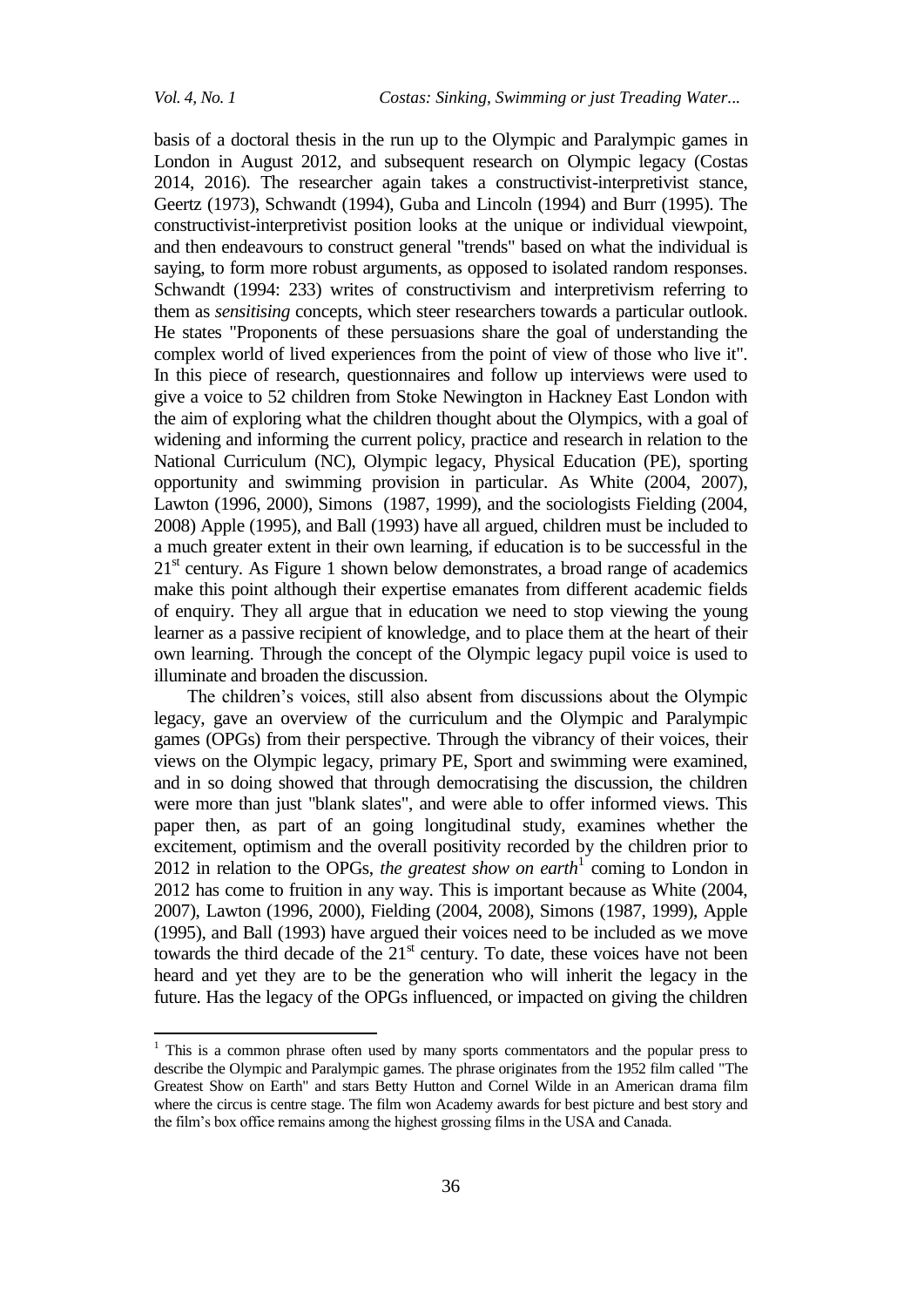access to greater swimming provision the researcher wondered, and who better to ask than to ask the children themselves?





*Source*: Costas, 2011.

### **Defining Olympic Legacy**

Defining legacy is notoriously difficult and complex. A legacy in the most literal sense is what someone, some body or something leaves behind after they have moved on or, changed position, or passed away. The use of the term *legacy* in the present context is as Piper and Garratt (2013) and Griffiths and Armour (2012) have argued, both informative yet also most problematic. Its most common usage refers usually to an intergenerational bequest, in which the receiver (or beneficiary) need only be passive. MacAloon (2008: 1984) identifies further problems in the application of the term in the context of the bi-lingual Olympic movement, because the "equivalent" in French is the word *heritage.* Whilst sharing some common ground in translation, the French term as argued by Piper and Garratt (2013) and MacAloon (2008), is more weighted towards the past arriving in the present as opposed to the more restricted English translation in the Olympic context of leaning towards creating the present which may or may not arrive in the future. As they argue in this *French*  context, it cannot merely be a passive process. For an Olympic legacy to be of benefit to any inheritor, the individual or groups of individuals targeted to gain from the legacy have to be included and active, that is to say to play a role and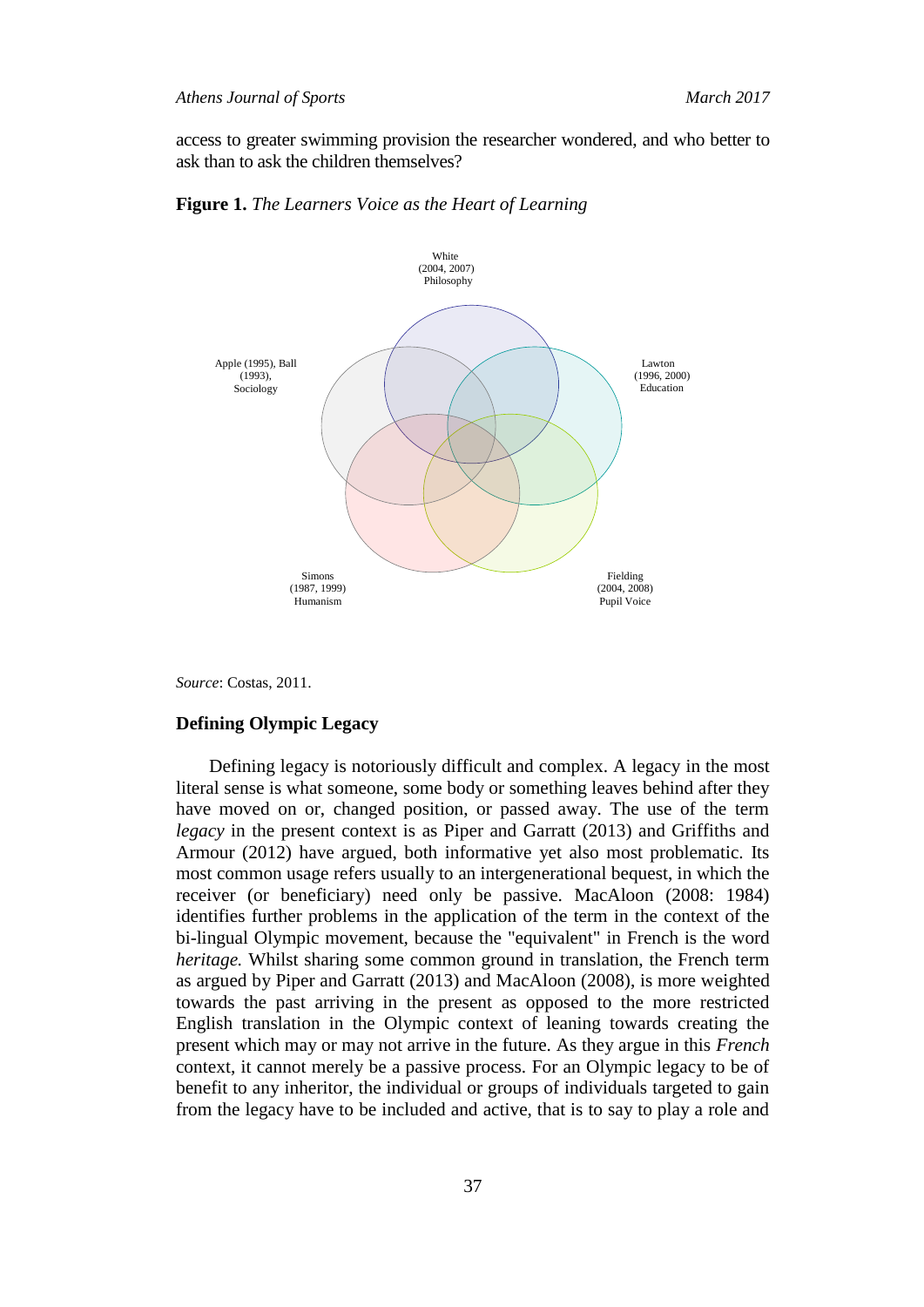understand their position within the whole process from start to finish. The researcher contends that sport policy, indeed Olympic legacy policy cannot be implemented in a vacuum outside of the wider society. An approach which does not work in tandem with the social groups it is seeking to influence cannot be successful and as Piper and Garratt (2013: 2) have argued, "such an approach to legacy achievement and widening sporting participation is naïve, and likely to be at best only partly successful." Legacy is usually interpreted as something positive but not necessarily always so. What of the enormous debt that Athens<sup>2</sup> was riddled with after the games of 2004, or the underused resources of the less popular sports after Sydney 2000?

In terms of an Olympic legacy, there should always be an aspiration towards positivity across a range of criteria in line with the statute set out when the modern Olympic Games as we know them came into being in 1896 under the auspices of Baron de Courbetin. However on closer inspection the notion that the Olympic Games should leave a legacy, only really gains pace in the 1940s and it is only from the post war years in the late 1940s that the word legacy appeared in the Olympics documentation (Torres 2011, McIntosh 2003, as cited in Gold and Gold 2008). A legacy in this context is what an Olympic city leaves behind after the Games have come and gone.

As part of "the bidding process" before the Olympic Games are awarded to a city, the International Olympic Committee (IOC) advocates that each bidding city for the OPGs must, from the outset, articulate in great detail how they will utilise the benefits from the event to bring long lasting, positive outcomes for the area and the citizens of the city. This process had begun in earnest for London 2012 as Lord Sebastian Coe working with the London Organising Committee for the Olympic Games (LOCOG) had a detailed vision and plan in place as early as 2005 when the host city elections were taking place. As Lee et al. (2013: 581) commented the vision for 2012 and beyond included:

"The regeneration of a massive industrial wasteland in East London, providing the local community with world class sporting venues to train, swim and compete in, new parks and residential areas, better transport connections and infrastructure, employment and business opportunities, and the creation of the next generation of sporting champions by inspiring young people everywhere to become more involved in physical activity". This vision was not going to be unproblematic, for as Vigor et al (2004) so astutely noted following the Olympic Games of Athens 2004, that an

<sup>&</sup>lt;sup>2</sup> Many Greek Commentators have argued that in part many of Greece's economic problems stem from an over investment in the Games of 20004, and the legacy has never come to fruition. In January 2015 the left wing party SYRIZA of Alexis Tsipras came to power in Greece elected as a government against austerity measures imposed by the European Union and the Troika Bank (Tsipras 2015). Elsewhere as Toronto in Canada looked with interest at staging the 2024 Olympics, Chris Selley a Sports journalist warned in the National Post, "Montreal which staged the 1976 Summer Games, finally paid off the debt on the Olympic stadium in 2006 – 30 years later. (Au revoir Montreal, Kali' mera Athens, the risks are enormous.)" National Post, Wednesday 29<sup>th</sup> July 2015, pp. A8 & A12.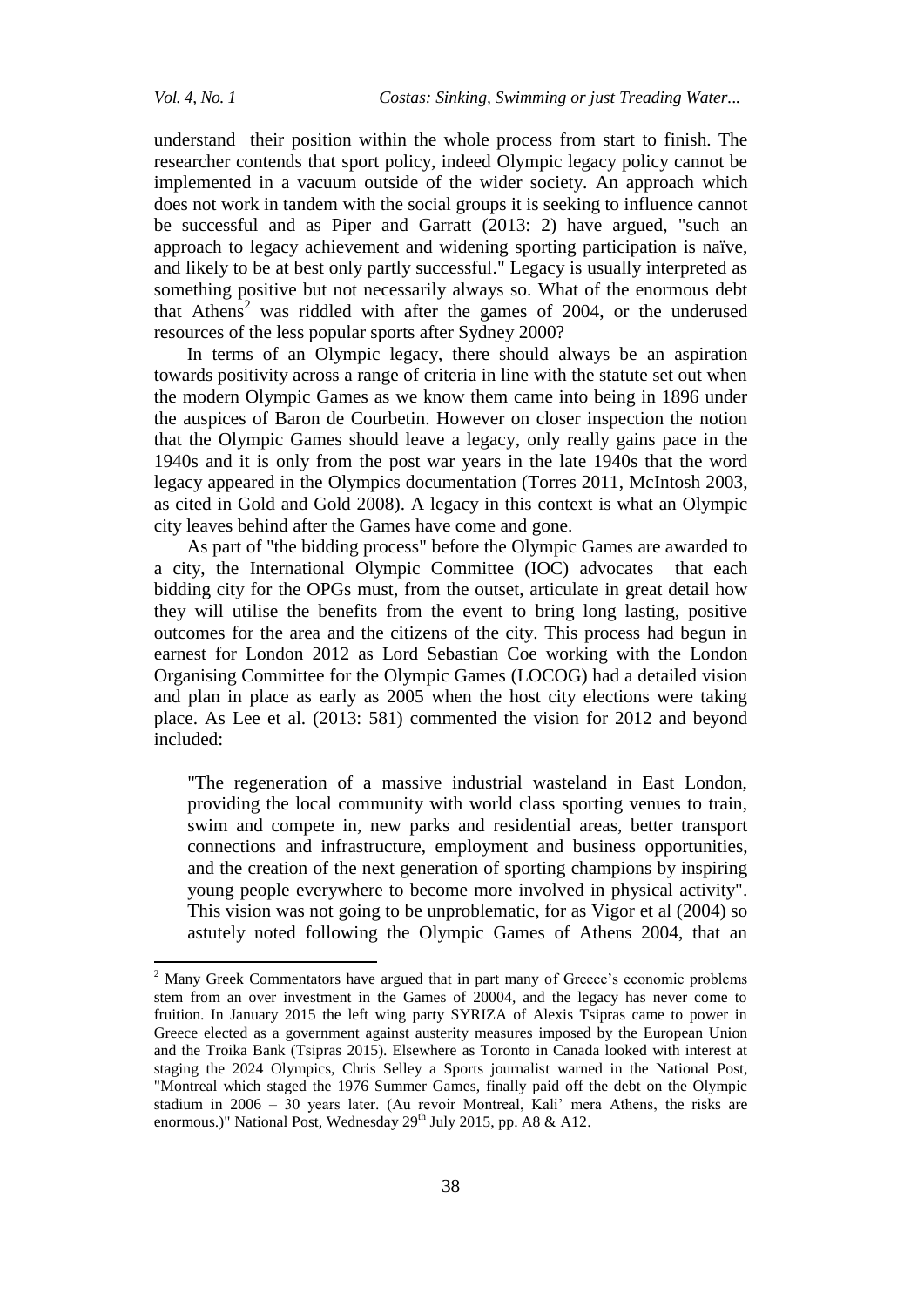investment on *hard infrastructure* like new sports facilities or railway terminals is not enough as the extent of an Olympic legacy. Vigor et al, (2004) argued that if long term benefits were to be delivered, policy makers must equally focus on *softer infrastructure* (the researcher's italics) such as community involvement, sports participation and employment and skills policy. As Wimbledon reminds us every year, we still have a lot to learn about using an elite sporting event to deliver sustained increase in grassroots participation. There is much that has been written about the Olympic legacy in recent times, see for example the work of Brunet (2009) and the Barcelona games, Cashman (2006, 2011) and the Sydney games, Brunet and Xinwen (2009) and the Beijing games, or Panagiotopoulou (2009) and the Athens games of 2004. What is evident is that all of these writers have argued that whilst there are many similarities between the host cities, there are also many differences, and any analysis of the success or failure of a legacy has to be viewed individually as no single template guarantees success for each and every venue. As Poynter (2006, 2009) hypothesised London 2012 would not be unproblematic even if lessons from previous Olympiads were heeded. Not dissimilarly, the title of Cashman's paper (2006) *The Bitter-Sweet Awakening: The Legacy of the Sydney 2000 Olympic Games* is most informative in itself.

Elsewhere lessons about successful legacies are also present. For example community involvement from the very beginning was vital to the very successful entrepreneur and motivational speaker Tim Smit (2002), Director of the Eden Project in Cornwall UK. He tells in his narrative how he actively sought out local expertise and harnessed community support for the project believing that this was a crucial aspect in making the initiative sustainable. In just over five years, Smit and his team turned what many people believed was a worthless, polluted un-useable site, into Britain's fifth largest tourist attraction. It attracts over a million visitors every year, has raised over 120 million sterling pounds, and invested over 500 million in the local economy.

The Eden Project continues to employ over 500 local people in an area which traditionally had high unemployment and has now, almost without wishing to, become a national example of a very successful sustainable regeneration project, that is to say everything that an Olympic legacy hopes to achieve. It will be insightful shortly to see whether the young people who grew up as part of the local Olympic community see the legacy of London 2012 in the same way as locals see the Eden Project. As Duran (2005) has shown, the Olympic Games of Barcelona 1992 are arguably the most successful games of the last 25 years, as the legacy there saw Reial Club Deportivo Espanol de Barcelona inherit the Olympic<sup>3</sup> Stadium as their home, and the *Barcellonetta* 

<sup>&</sup>lt;sup>3</sup> At present in the autumn fall of 2016 it is West Ham United Football Club formerly of Upton Park who have moved into the Olympic Stadium in time for the beginning of the 2016-17 soccer season in August 2016. The stadium has already been re-named The London Stadium and the first Premiership game saw West Ham United defeat AFC Bournemouth 1-0.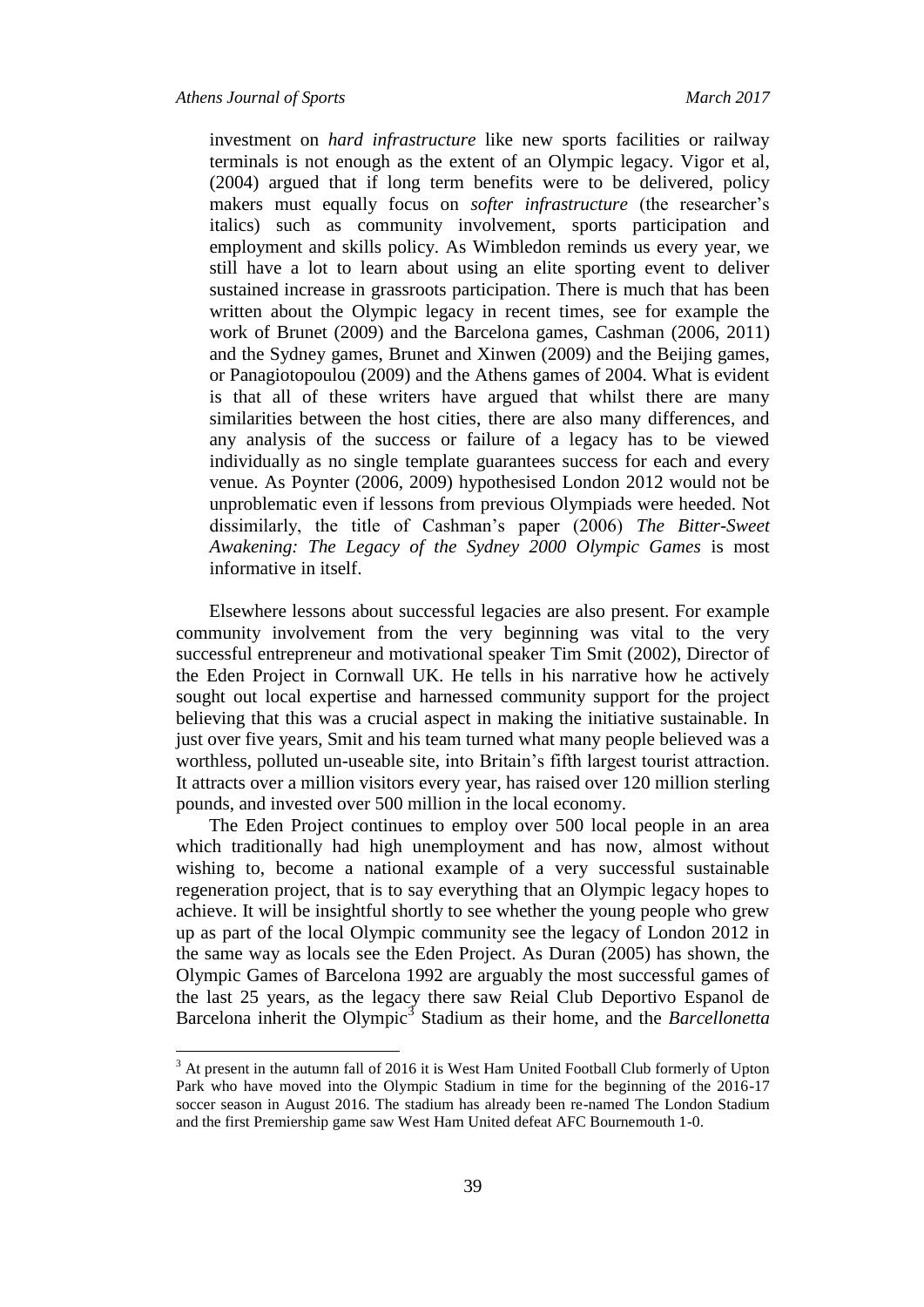*Vol. 4, No. 1 Costas: Sinking, Swimming or just Treading Water...*

area of the city (formerly the Olympic village) is now home to hundreds of local people and their families, and such was the effectiveness of the long term strategy that underpinned the legacy that tourism still continues to thrive in Catalonia. Nello (1997) looks at the concept of the Olympic village and argues that to be successful it must be a common and shared experience, and the title of the research is most informative as it lists planning and sharing as key concepts of a legacy. *The Olympic Village of Barcelona 92* in *Olympic Villages: Hundred Years of Urban Planning and Shared Experiences.*

# **The Olympic Legacy and London 2012**

In 2008 the government published the draft of what the legacy for London 2012 would entail. The Department for Culture Media and Sport (DCMS) stated that the legacy would cover eight different aspects that would impact on not just local communities but communities across the entire UK. In what was a sixty page document, the researcher summarises the categories below: .

- 1. The Regeneration of East London including all host boroughs. In this category it was envisaged that the Games would provide opportunities for jobs, business creation before, during, and after the Games had left town.
- 2. Venues. It was felt that by staging the games in this part of London that the most enduring aspect would be the regeneration of an entire community for the direct benefit of everybody who lives there.
- 3. Legacy for participation in Sport. With the Games being staged in London there was hope that more people of all ages would be inspired to do more sport across the entire UK.
- 4. Economic Legacy. $4.5$  It was anticipated that 7,000 full time jobs would be created in the construction industry, and that up to 12,000 jobs might be created as a result of legacy development.
- 5. Tourism not unlike the vision set out and realised in Barcelona 1992, it was predicted that the net economic benefit from tourism would increase by 50%-70% over a seven to ten year period.

<sup>&</sup>lt;sup>4</sup> Despite the fact that the London Delivery Authority had pledged to employ local people and to provide training and apprenticeships, creating a skills legacy for East London, figures released under the freedom of information act showed that 1 in 3 people employed at the main Olympic site were not local people. The building work had taken precisely 115 people off of local dole queues, but by contrast local boroughs have lost 93 companies employing 1,245 employees. Figures supplied by The London Delivery Agency 2nd June 2009 (Now known as The Olympic Delivery Agency available at https://www.olympicdeliveryagency).

<sup>&</sup>lt;sup>5</sup> As the economic climate worsened and the "credit crunch" bit even harder for some, a number of large national employers have made staff redundant, and in June 2009, Reuters reported that there were now 2.26 million unemployed and job vacancies hit a record low in the UK. This was the highest figure since 1974 (Reuters News Agency, 18th June 2009, Retrieved from https://uk.reuters.co./news/uk).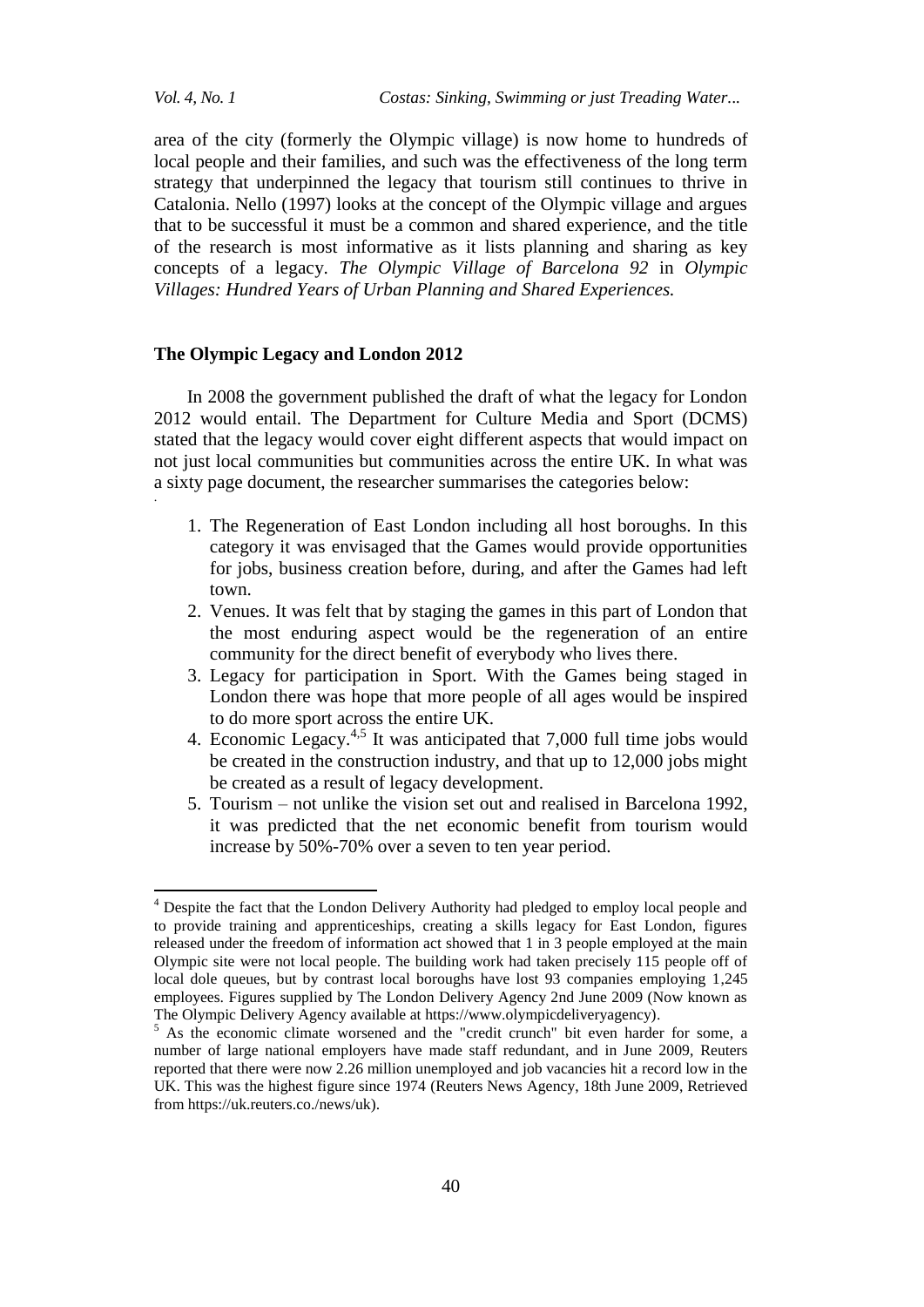- 6. A Cultural Olympiad although this is a comparatively new aspect of the Olympic legacy, it is a new and exciting feature which sits comfortably with the cultural diversity of East London. (This was envisaged as a four year period from 2008-2012, where *celebrations of culture*, which reflected the diverse communities of London and the UK was to be held.)
- 7. An Olympic Trust. Essentially this trust was going to be endowed with a total of £40 million in residual income and will be responsible for leaving a lasting legacy of the 2012 Games for future generations.
- 8. A legacy for the nations and regions. The vision here was that if these goals were achieved, there would be increased participation in sport, an increased awareness of the UK as a touristic destination, and a greater engagement with elite sport through contact with other national teams in training.

The aim of this study was to focus on the children's views on the regeneration of East London and their uptake in use of the new sport and *swimming facilities*, and whether this had impacted on increased numbers of children learning to swim or indeed develop existing aquatic skills.

#### **The Context of the Research**

Even with an understanding of the idiosyncratic nuances of the United Kingdom's (UK) education system, the structure of its National Curriculum (NC) remains bizarre. The NC in the UK (2013) is essentially hierarchal in format with the most important "perceived" subjects being termed as *core*  subjects, which include English, Mathematics (and Science). All other subjects are listed as *foundation* subjects and are not given the same timetable "weighting" as the core subjects. The National Curriculum document consists of 224 pages and the core subjects are detailed in pages 9-181 (172 pages in total), whereas all the other 9 subjects are detailed from pages 182 to page 223 (41 pages in total), and Physical Education (PE) whilst being a statutory subject only merits 4 pages, listed as pages 220-223, and covers all four key stages of learning from 5-16 years old. Swimming and water safety is listed as a separate sub-heading and reads:

All schools must provide swimming instruction either in key stage 1 (5- 7yrs old) or key stage 2 (7-11yrs old). In particular, pupils should be taught to:

- Swim competently, confidently and proficiently over a distance of at least 25 metres.
- Use a range of strokes effectively such as front crawl, backstroke and breaststroke.
- Perform safe self-rescue in different water-based situations. The National Curriculum (Department of Education 2013: 222).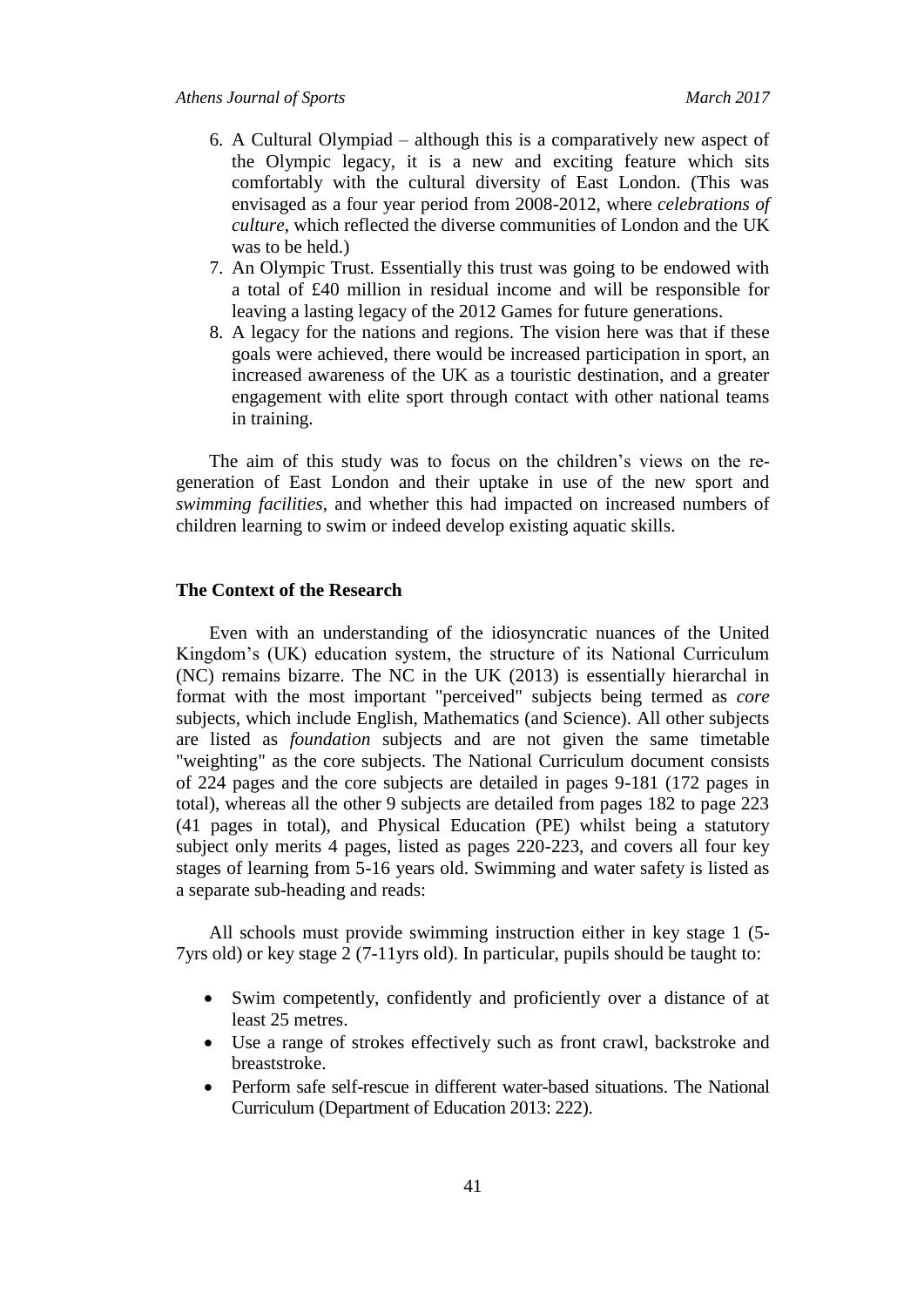There is no mention of providing Swimming provision for the older children at key stages 3 or 4, aged 11yrs and beyond, nor of swimming tuition in the Early Years Foundation Stage (EYFS aged 3-5years old). Equally there is no mention of supporting children who have not learnt to swim once they have left key stage 2 and moved on to Secondary schooling. Notwithstanding the heavy government emphasis on keeping our young people safe in and out of school, for example *Every Child Matters* (Department for Education and Skills 2003) and subsequent documentation, it seems odd that teaching a child to swim is not seen as an important life skill on an equal footing with literacy and numeracy and regarded as a core skill? The Amateur Swimming Association (ASA)<sup>6</sup> revealed in May 2016, that around 200,000 children will leave their primary schools in the summer of 2016 being unable to swim, and of those 200,000 children, 40% had not even been offered the opportunity to learn to swim. The ASA extrapolate that over the next 10 years such alarming figures will lead to over two million non-swimmers. Moreover the ASA also reveals that drowning is the third most common form of accidental death in children (http://www.totalswimming. co.uk/pages/news).

In the context of this research, blame is not being apportioned to the schools directly, far from it, but it is clear that the education system is woefully failing many children dramatically in this respect. Historically local municipal swimming baths provided free access to all school's children during curriculum time, and this was paid for by the local education authority. Likewise transport to and from local swimming pools was provided free of charge by the education authority historically until the onset of privatisation in the UK in the late 1980s and 1990s onwards. Local swimming pools were discreetly turned into Leisure Centres, the bus services became private enterprises, and all had to be run at a profit. The net result was that schools are now being charged per child, per swimming session and that the transportation fees continue to increase on a yearly basis. Charges in London can vary from 50p per child to an excess of £3 per child per half hour session with tuition, and bus prices can reach close to £100 for a morning or afternoon drop off and return to school including waiting time. Clearly schools cannot afford this, and parental donations and sponsored challenges are very helpful but are not sustainable over a long period. The situation is compounded still further because some head teachers have argued that they cannot afford to lose an afternoon or morning every week, as the pressures to succeed in the national tests, the Standard Attainment Target tests (SATs) are so great that the heads fear for their jobs.

# **Giving Pupils a Voice and Ethical Considerations – Methodology**

Pupil voice is seen as imperative throughout this paper as a means of valuing what the pupil has to say in their own right. That is not to say that

<sup>&</sup>lt;sup>6</sup> Amateur Swimming Association (2016). Retrieved from goo.gl/IxZo8Y. [Accessed: 24th May 2016]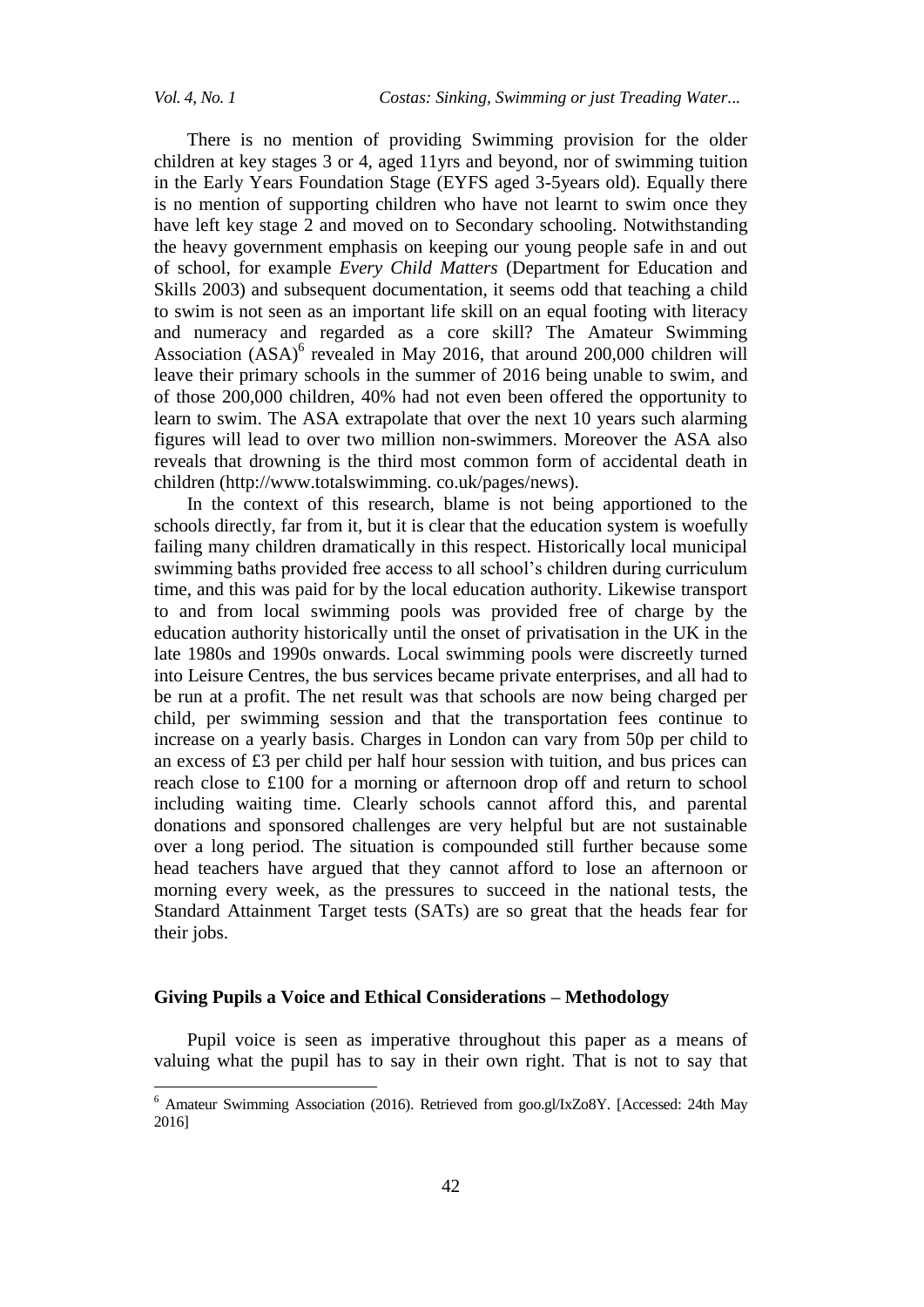everything that is said is always correct or indeed of value but as a pedagogical tool, pupil voice can be a very useful teaching aid. Penney (2004) calls for a radical refocus, and for a more flexible, interconnected and inclusive teaching approach which is geared to children's current and future lives with greater opportunities for choice given to schools and pupils. These views sit comfortably with those advocated by White (2004, 2007), and Robinson and Aronica (2015) in terms of making teaching and learning relevant for young people in the twenty first century. What better way to inform our practice as teachers (and policy makers) than to invite suggestions from the key stakeholders in the overall process, by asking the children themselves? As part of such a process to be made possible, Penney argues (2004: 149) that "educationalists may need to consider a radical re-orientation and re-structuring of their approach and in that process embark on a possibly uncomfortable view of their own professional identities". Moreover this challenge will involve moving away from the notion that children are *empty vesse*ls*, blank slates* or should be *seen and not heard.*<sup>7</sup> The children of today are the adult citizens of tomorrow, and the researcher contends that they are capable of contributing to and taking a role in their own learning, where teaching should extend beyond out-dated boundaries like transmitting knowledge solely, and connect with the needs, interests, and lives of all children and their roles in the transformation of communities and societies. The twenty-first century in 2016 looks and feels like a very different place to thirty years ago, in so many different ways, and education is not an exception to that rule.

Prior to commencing the data collection in 2016, written agreement from the head teacher and the board of governors was sought and gained. All children and parents/guardians were given, and were required to complete, an informed consent form detailing the nature of the proposal and relevant background information. All involved had the right to withdraw at any time without prejudice. All parties involved were assured that all information collected, would remain strictly confidential and only used for the purpose of this research.

The children's first names are used to demonstrate the very rich cultural make-up of the area in which the research was carried out. (At the time of the research 19 different home languages were spoken by the children at the school and 12 of these by the children who took part in the research, these included Polish, Bengali, Spanish, Kurdish, Yoruba, French, Turkish and Sylheti amongst others.) No family names were ever used, nor were the school identified anywhere. The Head Teacher and the Chair of Governors were happy with this decision. Equally, the voices and views of the children are presented exactly as they were recorded or written, their own language is used and nothing has been changed or edited. Moreover the children were encouraged to complete the questionnaires and respond to questions by

 $7$  The earliest reference that I have found to "children being seen and not heard" comes from John Quincy Adams the 6th President of the United States of America, who in his memoire published in 1875 recalls: "My dear mother's constant lesson in childhood, that children should be seen and not heard" (1875: Vol V. xii) published by J.B. Lippincott & Co. Philadelphia.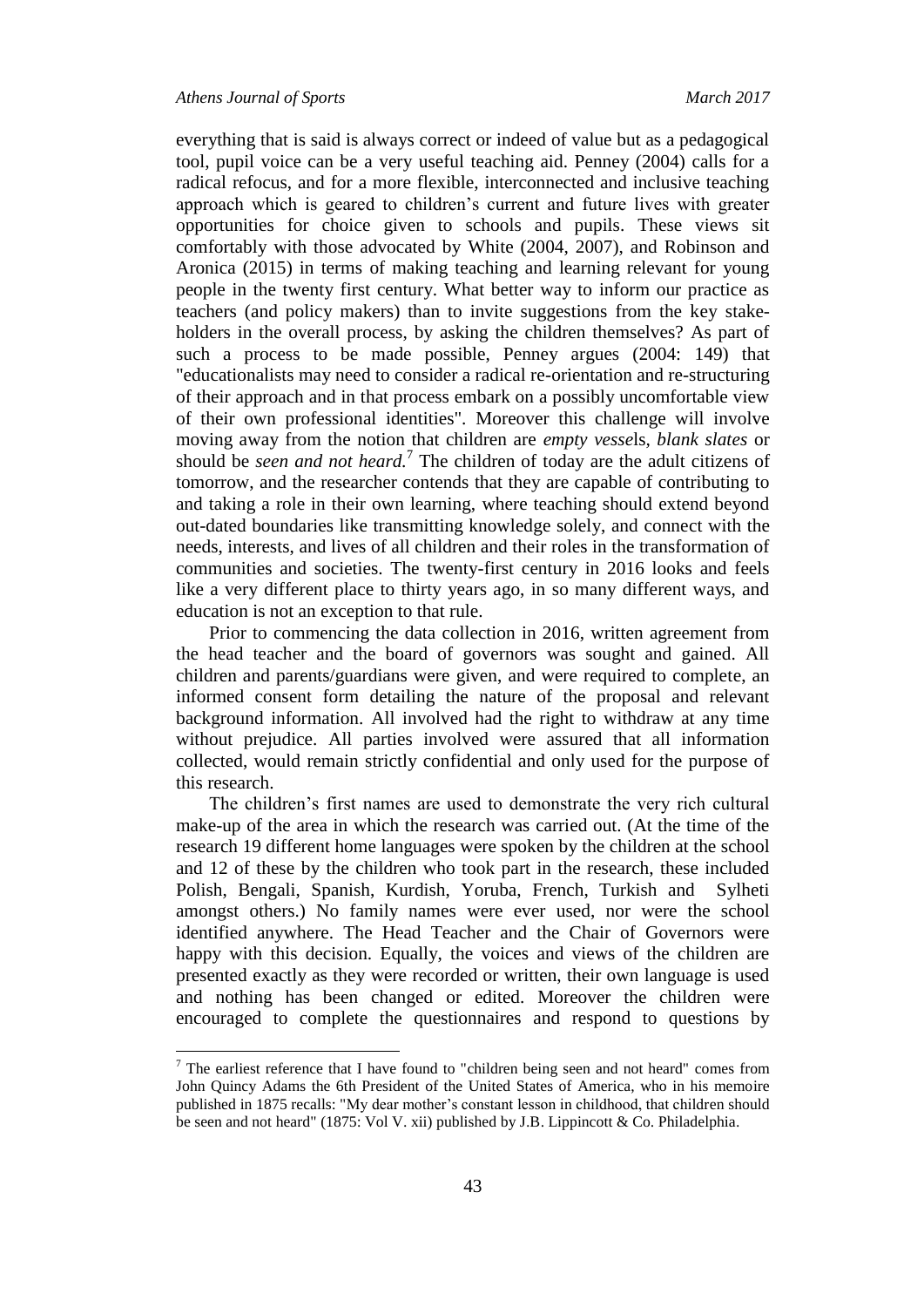themselves with minimal instructional support by the class teacher. They completed the questionnaires and follow up interviews were carried out during curriculum time as part of a literacy lesson on surveys in the early summer term of 2016.

# **Data Analysis and Presentation of the Data from the Questionnaires – An Overview**

Through the use of questionnaires and interviews the children's responses have been analysed and used to enlighten the discussion surrounding the OPG legacy for London 2012. In analysing the data provided by the children the responses have been grouped using the constructivist-interpretivist stance outlined earlier. The researcher also drew upon the work of Benjamin Bloom in his Taxonomy of Learning (1956) in order to help interpret the data that the children shared. Notwithstanding the point that there has been a number of interpretations and additions to Bloom's taxonomy since his original work, see for example Harrow (1972), Dave (1975), the taxonomy serves as a very helpful guide in terms of categorising the children's responses. In his taxonomy Bloom identified three different types of educational activity, which he called domains of learning:

- 1. The *Cognitive,* which he associated with mental skills and were linked to *knowledge*.
- 2. The *Affective*, which was linked to growth in feelings or emotional areas and associated with *attitudes*.
- 3. *Psychomotor* learning was linked to the development of manual or physical activities and were associated with *skills*.

So for example as an answer to the question, *Has the Olympic or Paralympic Games made a difference to your life or anybody that you know?*  Burim wrote "Yes, because looking at the Olympics teaches me how to do flips (somersaults) and to run faster." This clearly demonstrates Burim thinking about what he has seen, as he has been evidently inspired by the gymnasts and athletes. This shows Burim has been thinking about the OPGs and is linked with Bloom's *cognitive learning* and associated with Bloom's *psychomotor domain* of learning also. In relation to psychomotor learning, in answer to the same question Charlice stated "Yes, it has, knowing that people with disabilities can accomplish their goals and if they can do so, then I can accomplish my goals to (sic)" Charlice was very impressed by the hard work and dedication of what she saw at London 2012. This shows Charlice thinking and feeling deeply about the Paralympians and using Bloom's taxonomy. This response has been categorised as both *cognitive* and *affective.*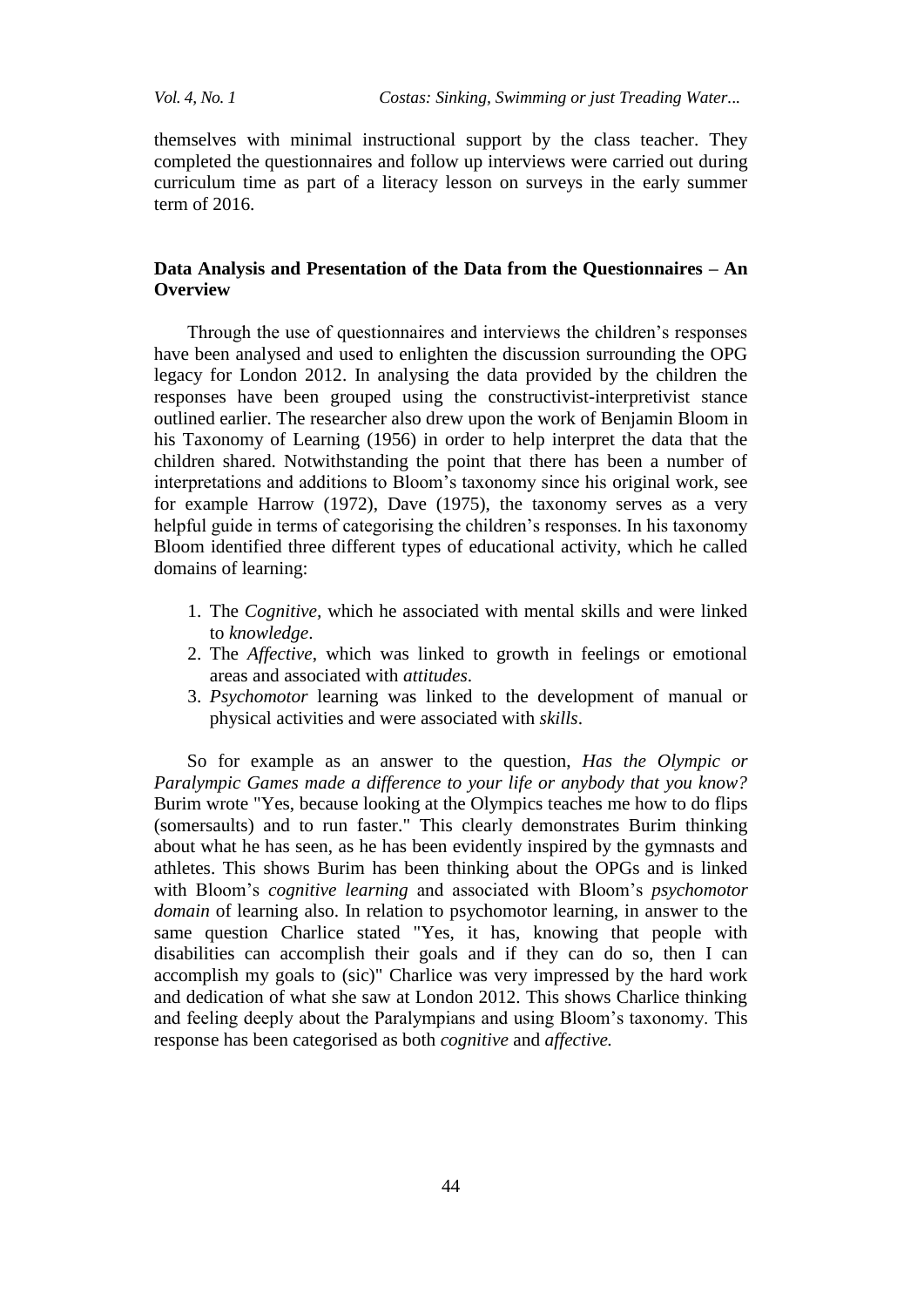$\overline{\phantom{a}}$ 

#### **Sinking, Swimming or just Treading Water?**

In this section the researcher wanted to specifically know whether the 52 local children had learnt to swim in the four years since London 2012, and whether they had ever used the Olympic Aquatic Centre in the Olympic Park? The first lead question was to ask a closed question, *Can you swim?* Of the 52 respondents 44 (84.6%) said that they could swim, 6 stated that they could not, and 2 children did not answer the question. The next question was to enquire; *where the children had learnt to swim?* Of the 44 children who could swim, 24 (46.1%) just under half of the cohort, said that they had learnt to swim at school during swimming lessons. Other responses included whilst on holiday in Italy and Cyprus and other local swimming baths in the immediate area. Only 11 children said they had used any of the Olympic facilities and only one child had visited and used the Olympic pool. Rahim stated "I have used the Olympic swimming pool many times." It was especially pleasing that 44 of the 52 children stated that they could swim, and distances ranged from Nada who wrote "Yes I can swim just a bit" and Duane who said he could swim "40 feet", to Olivia who wrote "During lessons 12 lengths, but by myself 24 lengths," and Elif wrote "Not too sure, but I estimate about 200 metres." However during conversation it became clear that the very high success rate of the children being able to swim, had not taken place in a swimming pool or leisure centre outside of the school, but rather the head teacher was so concerned at the children's lack of opportunity to learn to swim, that *she had paid to bring a transportable pool to the school.* It was estimated that the overall expenditure for the London 2012 Olympic and Paralympic games was in excess of £9.3billion sterling pounds and the overall cost of the "state of the art" Aquatic centre was £269 million sterling. In what was a bold and creative move by the head teacher and school's governing body they paid for the company *Make a*  Splash<sup>8</sup> to set up and install a swimming pool in the school grounds for one entire school term at a cost of over £9,000 including the heating, lighting and maintenance of the pool for this period. In practice this meant that every child in the school went swimming and had tuition every week for 14 weeks, including the option of an after school swimming club in the evenings and at the weekends. Such was the head teacher's concerns that children at her school were leaving the school, being unable to swim, that she was prepared to use an additional funding of 9K because the Olympic Aquatic centre was still proving to be out of reach. As an example of prohibitive costs posted by Greenwich Leisure Limited, (GLL)<sup>9</sup> the company based in Greenwich south east London just across the Thames River and not in the Olympic Park, quoted a sum of £1,239.70 for 10 x 1hr session tuition per class, although the cost does not include transportation to or from the centre. Now compare the sum quoted above for just one class to go swimming with the data provided in Table 1 by

<sup>8</sup> Make a Splash Swimming Initiative (2016). Retrieved from www.makeasplash.org. [Accessed: 5 September 2016]

 $9\,\text{Greenwich}$  Leisure Limited (2016). Retrieved from www.gll.org. [Accessed: 9 September 2016]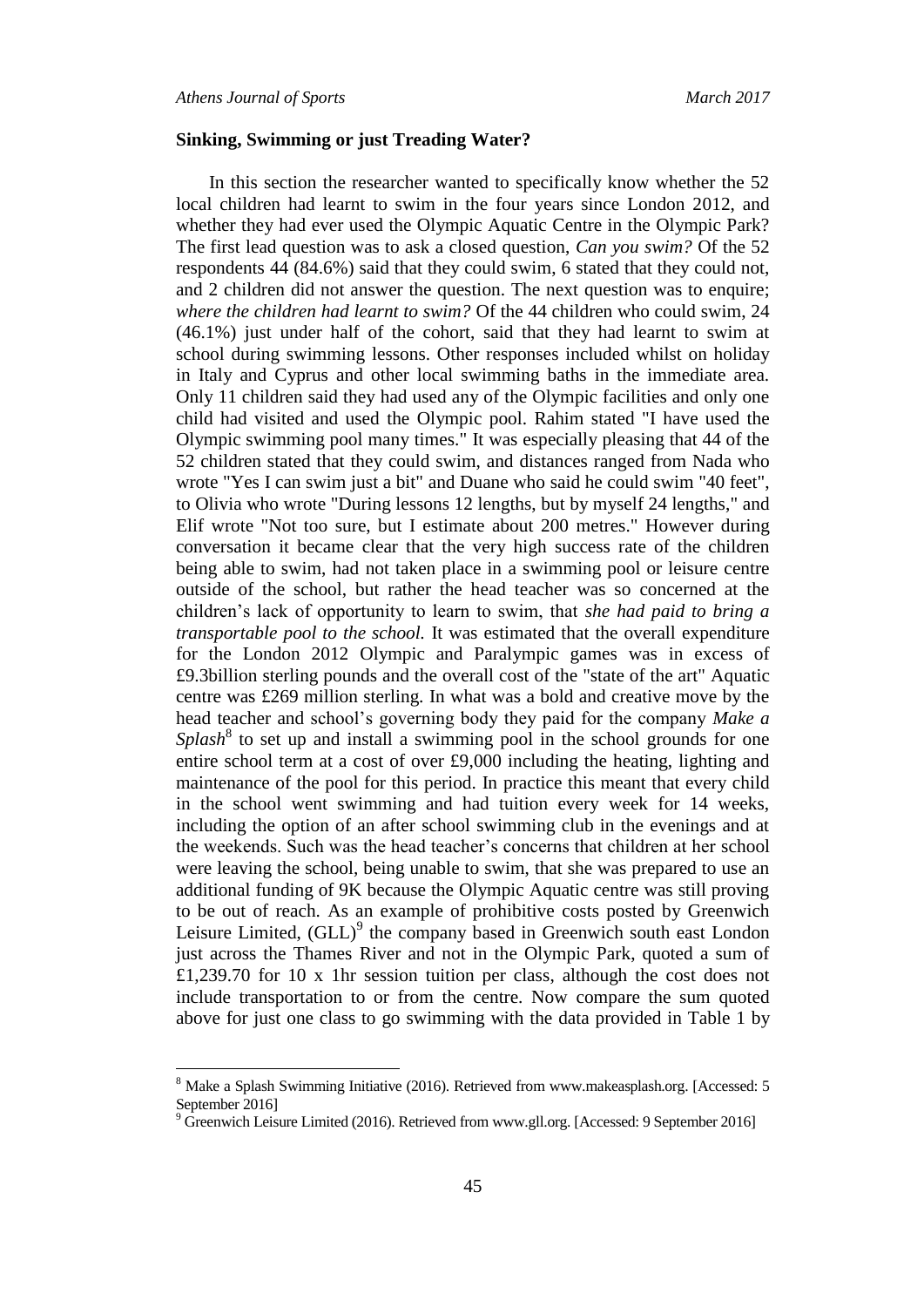the company who provided the pool and instructors at the school for just over £9,000.

| <b>Percentage of Children who</b> |                                 |                        |
|-----------------------------------|---------------------------------|------------------------|
| learnt to swim in the school      |                                 |                        |
| pool                              |                                 |                        |
| <b>Year Group</b>                 | % of children able to swim      | % of children able to  |
|                                   | 5 <i>m</i> or more at the start | swim 5m or more at the |
|                                   | of the programme                | end of the programme   |
| Year 1                            | $0\%$                           | 37%                    |
| Year 2                            | 12%                             | 64%                    |
| Year 3                            | 21%                             | 67%                    |
| Year 4                            | 33%                             | 64%                    |
| Year 5                            | 40%                             | 73%                    |
| Year 6                            | 46%                             | 88%                    |
| Average                           | 25%                             | 66%                    |

**Table 1.** *Make a Splash (2015)*

#### **Wider Sport Participation?**

The lead question here for the children was "*Do you think that you do more sport and physical activity now as a result of the Olympic Games?*" Fifteen children (28.8%) stated that they did not do more, whereas a larger group of 29 children (55.7%) said that they did do more including Sachel who wrote "Yes it made me do and like sport more." And Mubarak stated "Yes, and I always do as much as I can." Of the cohort 8 children did not answer the question at all. In answer to the question; *has the Olympic or Paralympic Games made a difference to your life or anybody that you know?* Here the researcher was hoping to find out if the legacy had impacted on friends or family in terms of employment or increased sporting participation by friends or family. The responses to this question were literally a straight split with 26, 50% children answering negatively and the remaining 50% all responding that it had made a difference in one form or another. For example Lisa, wrote "Definitely, I have started swimming because of the Games," Emre mentioned how the Games "had made me start running," and Nadine reported "Yes, I have even seen my neighbour's Grandpa going running." On a different note, only two children mentioned employment in relation to the Games making a difference to people they know. Josh told the researcher, "I know someone that was a guard at the Olympics," and Rahim noted that "My Dad works for the same company" referring to the company (GLL) who ran the Aquatic Centre in the Olympic Park. Perhaps this explains Rahim's earlier response that he had "used the Olympic Swimming pool many times." In contextualising the comments by the children still further Tessa Jowell the former Olympic Minister stated on the British Broadcasting Corporation's (BBC) programme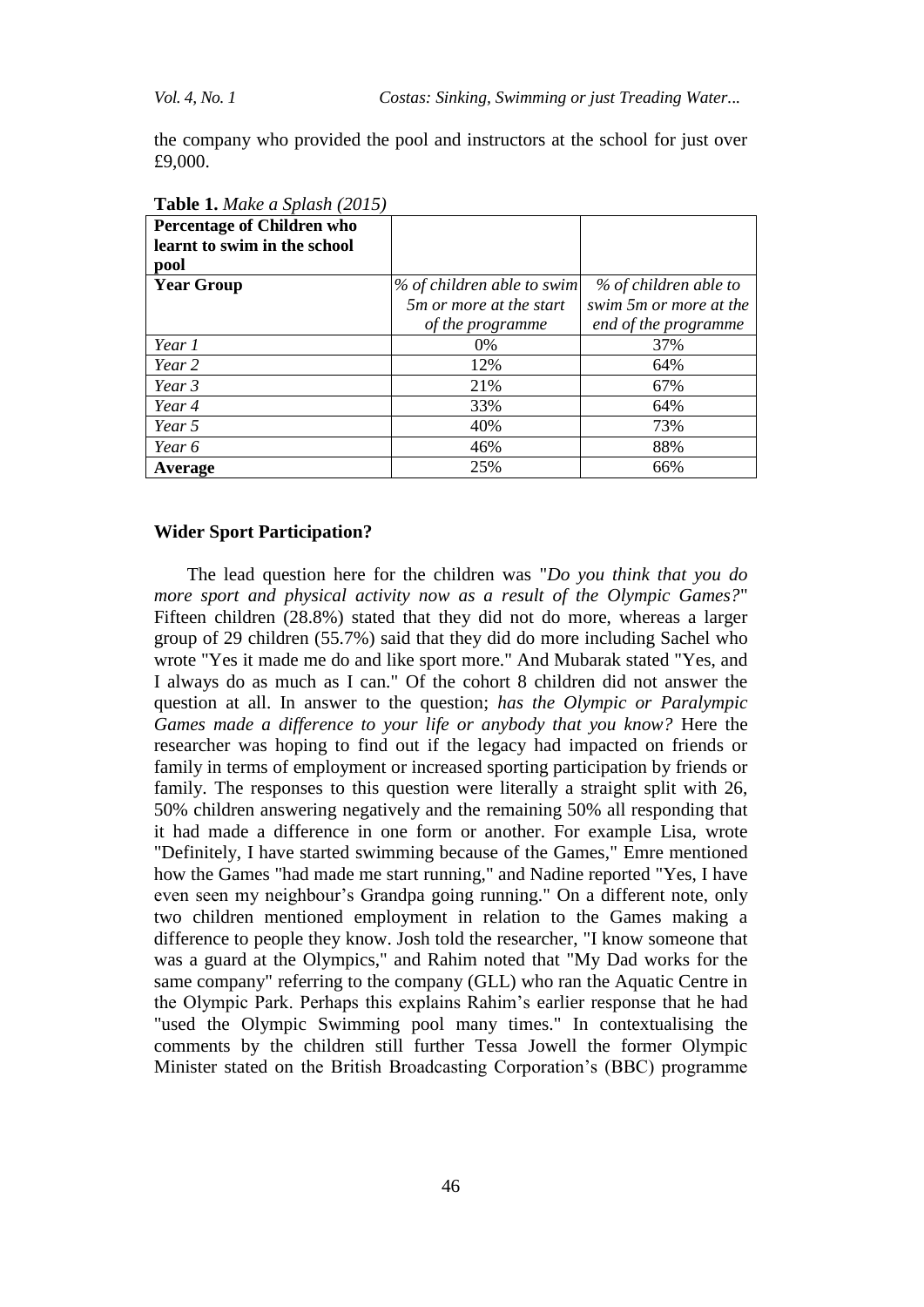$\overline{\phantom{a}}$ 

*Today*  $(6^{th}$  July 2015)<sup>10</sup> "that the legacy had not worked, as children in schools were now doing less sport than they were in 2009," and 400,000 fewer are doing sports.

In this section, the researcher has given a brief overview, and a flavour of some of the things that the children shared. In the following section the researcher seeks to interpret and analyse the responses as a means of answering the lead research question, and the question of swimming, physical activity uptake and the Olympic legacy.

# **Discussion, Interpretation and Analysis of the Data**

At the present time of analysing the data provided by the children, it is a very fair and clear interpretation of the data to state that no significant or observable or measurable benefit has been experienced by the children or their families in terms of economic improvement or by a re-generation of the area and environment to date.

However in terms of accessing greater sporting opportunity and experiencing an increase in physical activity, there appears to be a much brighter legacy, where perhaps for some of the children their hopes and aspirations as detailed in the work of 2011, 2014 and now 2016 may indeed be realised in the short term at the very least. At stated by Vigor et al (2004) it is the *soft infrastructure* not the hard infrastructure (the stadium, the swimming pool, the velodrome, or the "copper box") which is making a difference in the children's lives, but rather the *Primary Premium funding*, the money used by schools to improve the quality and quantity of PE and Sport provision that is making a difference to the children. The Primary PE and Sport Premium committed by the former UK Prime Minister David Cameron in  $2013<sup>11</sup>$ , retrospectively after the completion of the OPG, to the sum of £750 million, in real terms meaning £150 million to be spent each year until 2020, guaranteed to secure an Olympic and Parlympic sporting legacy is proving to be very helpful, to schools and of great benefit to the children. It was this funding that the Head teacher used in order to ensure that the children in her school were given the opportunity to learn to swim. Jacqueline in Willow class wrote "I think the swimming [pool] should stay because children can use it to learn to swim." Cicek stated "I think the swimming pool is good for children like me to learn to swim in, and to have fun in."

The point to be made here is that the children's school now offers the children a much wider range of activities than they could previously have afforded including swimming provision. This point appears to be crucial if the funding presently available is to really make a difference, as it is the training and developing of the teaching staff long term that looks to be key.

<sup>&</sup>lt;sup>10</sup> British Broadcasting Corporation (2015, 6<sup>th</sup> July) *Today with Tessa Jowell*, Radio 4 BBC.

<sup>&</sup>lt;sup>11</sup> Cameron D (2014, 6<sup>th</sup> February) *£750 boost for primary school sport*. Number 10 Press Notice. Retrieved from www.bbc.co.uk/sport/press.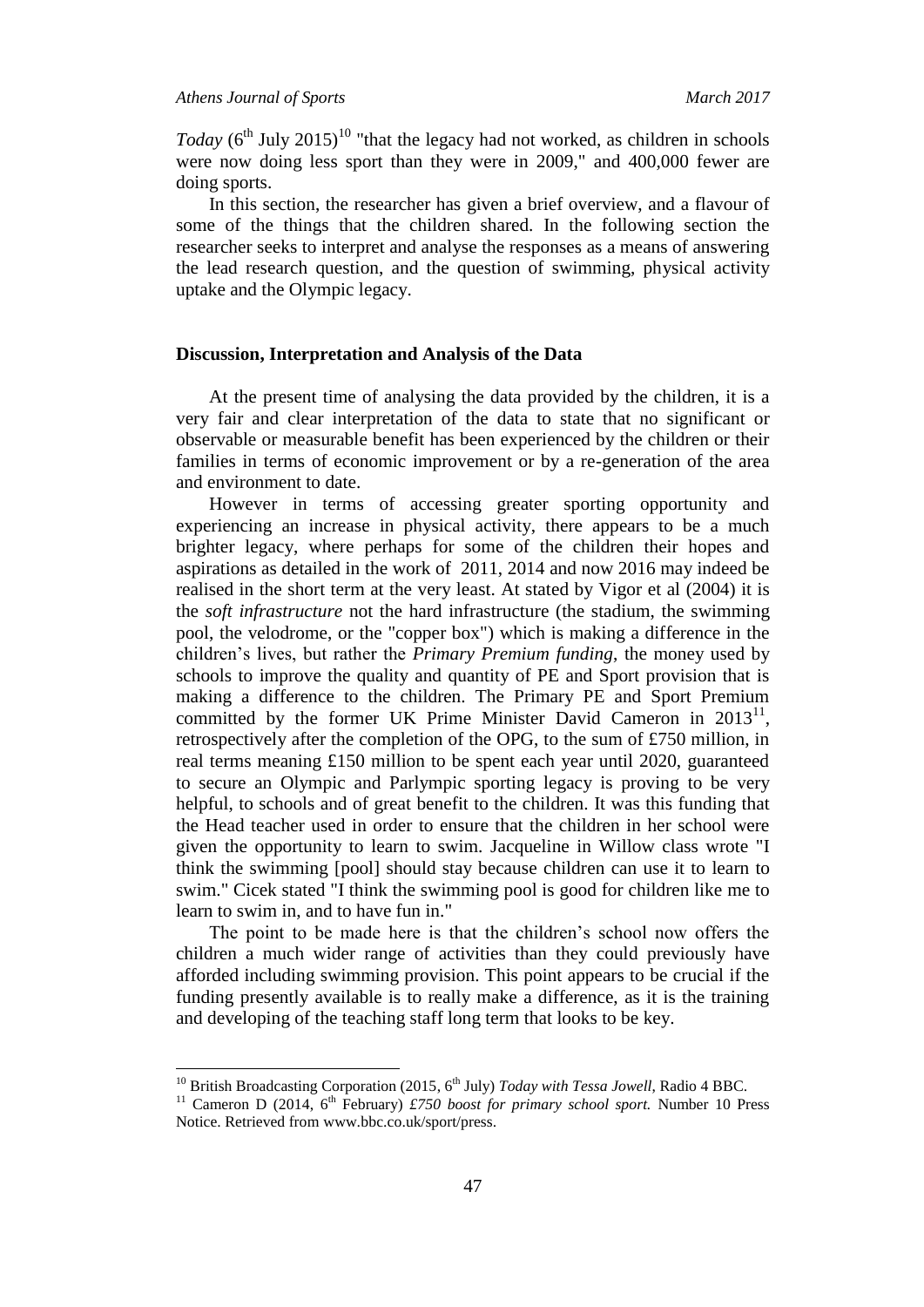The teachers must learn from the outside agencies and in this example the swimming coaches employed by the schools whilst the funding is in place. It is not a sustainable or effective practice (as it has been reported anecdotally) to use the outside agencies to cover teachers planning and preparation time. This will mean that schools will be in the same position as they were before the funding was pledged with many teachers lacking the training, confidence or ability to teach PE and Sports effectively. Whist The Office for Standards in Education (OFSTED) has a remit to inspect how the funding is used; it is unclear how schools will spend the money to ensure it is used to bring about long term sustainable goals. It is evidently making a difference to the children of Hackney in East London. However on a related issue in terms of the educational context (schools, teachers, the children and their parents) are continuing to receive mixed messages about the importance of PE, sport and physical activity in line with the National Curriculum's hierarchical format. September 2013 saw the introduction and rolling out of the new National Curriculum for all subjects including PE (Department for Education 2013). Surprisingly the distinction between *core* subjects<sup>12</sup> and *foundation* subjects remains, with the core subjects being given greater value in terms of coverage and timetabling. PE continues to be a foundation subject and although a mandatory subject which has to be taught, at no point is it stipulated how much, how little or when it should be taught? The Association for Physical Education recommends a minimum of at least two hours in curriculum time<sup>13</sup>. Perhaps even more bizarrely it seems odd that a government that appears to put so much emphasis (and money) on achieving the Olympic legacy does not think it is necessary to move the status of PE from foundation status to core status. There does appear to be a contradiction of reasoning here? As stated earlier and the researcher states it again for emphasis, the latest NC in the UK in its entirety is 224 pages long and PE is located as the final subject in alphabetical order and comprises of just *four pages* out of the full 224 pages – Have the UK policy makers "missed a trick" here in terms of giving a clear and direct message to all, that PE, sport, *swimming* and the Olympic legacy are valued in our ever increasing sedentary society in the early  $21<sup>st</sup>$  century? Why wasn't it made into a core subject?

## **Conclusion and Recommendations**

 $\overline{a}$ 

The researcher concludes this paper by once again making the point that defining the term legacy continues to be problematic. This difficulty is compounded further if we examine the notion of time in relation to seeing

 $12$  In the UK National Curriculum, core subjects English, Math and Science are given greater weighting in terms of time-tables and curriculum coverage as opposed to foundation subjects like PE, Music, History, Art or Geography for example (Department for Education 2013).

<sup>&</sup>lt;sup>13</sup> Association for Physical Education (2012). Retrieved from http://www.afpe.org.uk [Accessed: 23 May 2012]; Association for Physical Education (2013). Retrieved from http://www.afpe.org.uk [Accessed: 23 September 2013]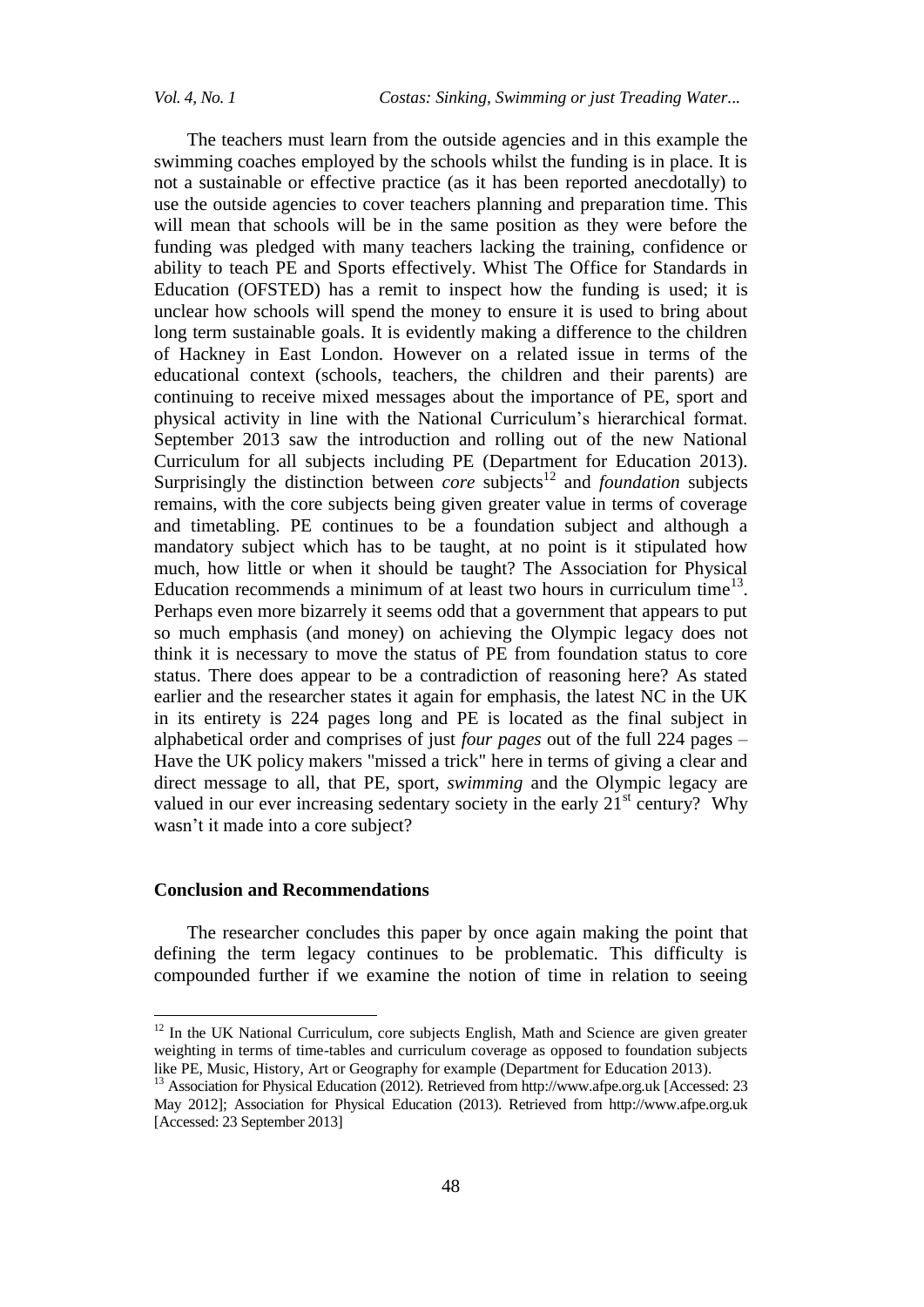whether the aims or outcomes of a legacy have been achieved. If the researcher were to critique his own work it could be argued that an examination of the Olympic legacy in 2015 is too soon to get a meaningful overview of whether it has been successful or not. Is four years long enough, or should the position be reviewed after 7 years, 10 years or even 20 years? This concern does not easily dissipate. However, the Department for Culture, Sport and Media (2015) in their publication *A Living Legacy: 2010 -2015, Sport Policy and Investment*  have anticipated that their goals are indeed long term. They state:

"We expect that the Park will bring over 10,000 new homes (around half of which are affordable) by 2031, and over 15,000 new jobs to East London by 2025" (p. 16). The first cohort of children who took part in this research in 2007 will be 29yrs old in 2025 and 35yrs old in 2031 – whether they will be living and working on the iconic Olympic Park and using the swimming pool or using the velodrome remains to be seen?

This paper adds to the body of knowledge on Olympic and Paralympic legacy for Olympics past, London 2012 and beyond.

Its uniqueness lies in the fact that children have been asked their views on two aspects of the legacy, and this has not been before as far as the researcher is aware. The data that has been presented is an overview of some of the things that were shared with the researcher, as it is their voices that are missing from many debates, and through the notion of Olympic legacy. The researcher calls for a greater involvement of learner voice as a pedagogical tool. Children are able, if given the opportunity to offer fresh insight into a range of discussions and play a part in decision making and an investment in their own lives. Leaving such practice to secondary schooling is too little, too late. It appears at best unwise, at worst invidious that the debate about the OPG legacy goes on "around" the children when they will be the inheritors of the legacy. As this paper shows the children are perfectly willing and able to speak for themselves if given the opportunity.

In terms of increased sporting and swimming opportunities for one school at least, the legacy is still alive provided that the schools continue to use the money wisely and to invest in their own teaching staff as a long term sustainable legacy, and the sporting facilities be made as accessible as possible for the next generation. One of the key findings of this research, is that the legacy from 2012 is making a difference to the development of Physical Education provision in relation to the UK National Curriculum, but it is the schools who are the catalysts in making the difference, provided the funding from the Primary Premium remains in place. Time will bear witness to the success or failure of the Olympic legacy. Quite what would happen if the funding was withdrawn is open to debate, but unless an investment in the teaching of staff is emphasised the problems will remain long term.

The researcher acknowledges that if the research work were to be critiqued the charge that children as young as 10 and 11 years old might not be the best people to ask such profound questions is a valid one, but such a charge misses the point, although the researcher would agree that one would get a much more informed and detailed response by an adult or adolescent for example.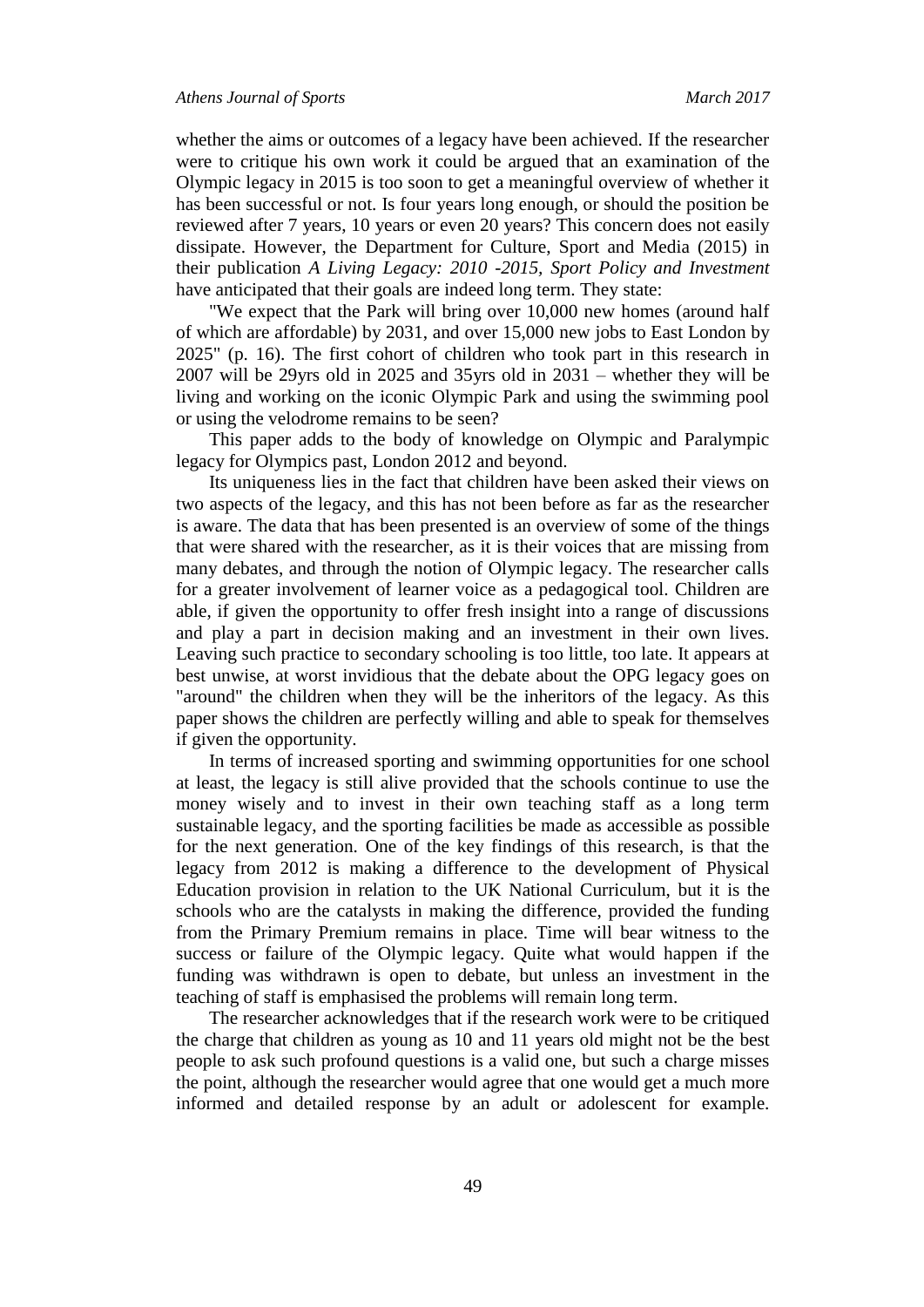However, the children responded at a level commensurate with their own chronological age and that it is worthy of note in itself. See also the work of Gallahue and Ozmun (2000) who argue that it is in precisely this age range that the motor specialist phase develops mostly, which will then impact most on movements in adult life and recreational and competitive activities. By including them in such conversations and valuing what they have to say at the very least, we are sharing and demonstrating democratic practices in a very undemocratic place like a school,  $^{14}$  and moving away from the notion that even as young as 10 and 11 years old children are so much more than just blank slates and empty vessels.

Finally on reflection, it is worth acknowledging that this piece of research is not without weaknesses, (and the researcher has yet to see a perfect piece of research,) but what is apparent to me as a new researcher, is that researching is not a passive process, far from it. For engaging with the concept of the learner/pupil voice, the researcher has learnt so much as it is not a one way relationship, and hearing and listening can be two very different things.

#### **References**

 $\overline{a}$ 

- Apple MW (1995) *Education and Power* (2<sup>nd</sup> edn.). New York and London: Routledge.
- Ball S (1993) Education policy, power relations and teachers work. *British Journal of Educational Studies* 41(2): 106-121.
- Bloom, B. (1956) *Taxonomy of Education Handbook 1 & 2: The Cognitive and Affective Domains:* New York: David Mc Kay Co Inc.
- Brunet F (2009) The Economy of the Barcelona Olympic Games. In G Poynter, I MacRury (eds.), *Olympic Cities: 2012 and the Remaking of London* (pp. 97-109). London: Ashgate Publishers.
- Brunet F, Xinwen Z (2009) The Economy of the Beijing Olympic Games. An analysis of Prospects and First Impacts. In G Poynter, I MacRury (eds.), *Olympic Cities: 2012 and the Remaking of London* (pp. 163-182). London: Ashgate Publishers.
- Burke C, Grosvenor I (2003) *The School I'd like.* London: Routledge.
- Burr V (1995) *An introduction to Social Constructionism.* London: Routledge.
- Cashman R (2006) *The Bitter-Sweet Awakening: The Legacy of the Sydney 2000 Olympic Games*. Sydney: Walla Press.
- Cashman R (2011) *The Sydney Olympic Park 2000-2010 History and Legacy*. Sydney: Walla Press.
- Costas BP (2011) *The Voices of Year 6 children: their views on Physical Education, and the implications for Policy, Practice and* Research. Unpublished Doctoral Thesis. Institute of Education. University of London.
- Costas BP (2014) The Voices of Children, Aged 10-11 Years Old: Physical Education and the Implications for Policy, Practice, and Research in England. *International Journal of Pedagogy and Curriculum* 20(4): 121-131.

<sup>14</sup> See for example the work of Burke and Grosvenor (2003), entitled *The School I'd Like*, where children are actively encouraged to share what they like and dislike about their schools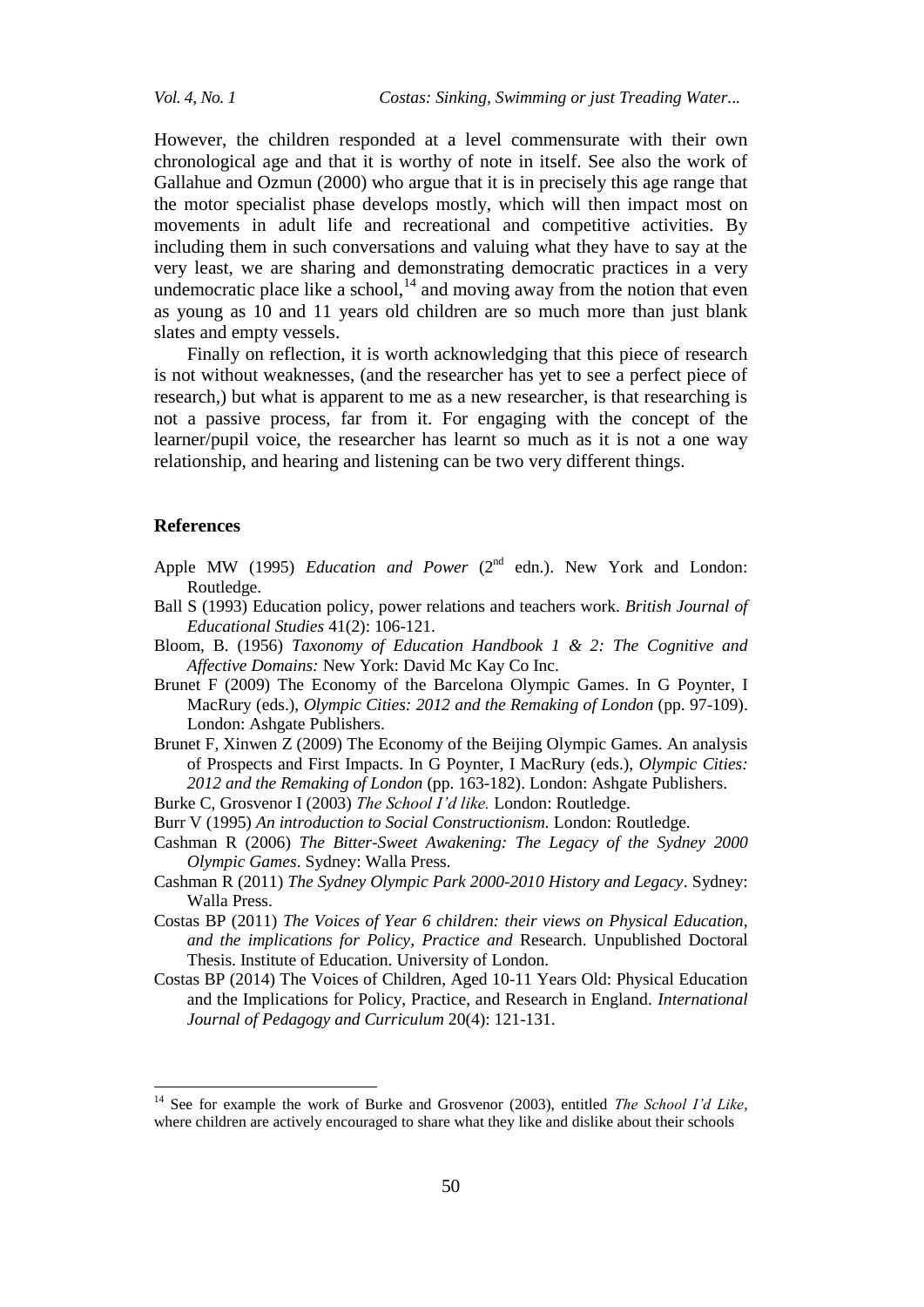- Costas BP (2016) The Voices of Children Aged Ten-and Eleven-Years-Old: London 2012 and the Olympic Legacy. *Journal of Sports Pedagogy and Physical Education* 7(1): 15-28.
- Dave RH (1975) *Developing and writing behavioural objectives.* New York: Armstrong Educational Innovators Press.
- Department for Culture Media and Sport (2008) *Before during and after: making the most of the London 2012 Olympic Games.* (The Legacy Action Plan) London, DCMS.
- Department for Culture Media and Sport (2015) *A Living Legacy: 2010-15. Sport Policy and Investment* London, DCMS.
- Department for Children Schools and Families (2009) *The Independent Review of the Primary Curriculum: Final Report.* London, DCSF.
- Department for Education (2013) *The National Curriculum* HMSO. London.
- Department for Education and Skills (2003) *Every Child Matters* DfES. HMSO London.
- Duran P (eds.) (2005) *The impact of the Games on tourism: Barcelona: the legacy of the games 1992-2002*. M Morages. Barcelona: Centre d'Estudies Olympics UAB.
- Fielding M (2004) New Wave Student Voice and the Renewal of Civic Society*. London Educational Review* 2(3): 197-217.
- Fielding M (2008) *Interrogating Student Voice: Pre-occupying purposes and possibilities. Critical perspectives in Education.* London: Institute of Education, University of London.
- Gallahue D, Ozmun JC (2000) *Understanding Motor Development. Infants, Children, Adolescents and Adults.* Boston: McGraw-Hill College.
- Geertz C (1973) *The interpretation of cultures.* New York: Basis Books
- Gold JR, Gold MM (2008) Olympic Cities: Regeneration, City Rebranding and Changing Urban Agendas. *Geography Compass* 2(1): 300-318.
- Griffiths M, Armour K (2012) Physical Education and youth sport in England: conceptual and practical foundations for an Olympic legacy? *International Journal of Sport Policy and Politics* 4(2): 213-227.
- Guba EG, Lincoln YS (1994) Competing Paradigms in qualitative research. In NK Denzin, YS Lincoln (Eds.), *The landscape of qualitative research: Theories and issues*. Illinois: Thousand Oaks Sage.
- Harrow A (1972) *A taxonomy of Psychomotor domain: a guide for developing behavioural objectives.* New York: David McKay.
- Lawton D (1996) *Beyond the National Curriculum: teacher professionalism and empowerment.* London: Hodder and Stoughton.
- Lawton D (2000) *Values and Education: A Curriculum for the 21st Century.* Paper presented at the Institute of Education: in Values and Curriculum. University of London. 1<sup>st</sup> November 2000.
- Lee S, Ghaye T, Dixon M (2013) An economic and social legacy: take note Rio. *Reflective Practice* 14(5): 581-583.
- MacAloon JJ (2008) "Legacy" as managerial/magical discourse in contemporary Olympic affairs*. The International Journal of the History of Sport* 25(14): 2060- 2071.
- McIntosh MJ (2003) *The Olympic Bid Process as the Starting Point of the Legacy Development.* The Legacy of the Olympic Games: 1984-2000, cited in Gold JR, Gold MM (2008) Olympic Cities: Regeneration, City Rebranding and Changing Urban Agendas. *Geography Compass* 2(1): 300-318.